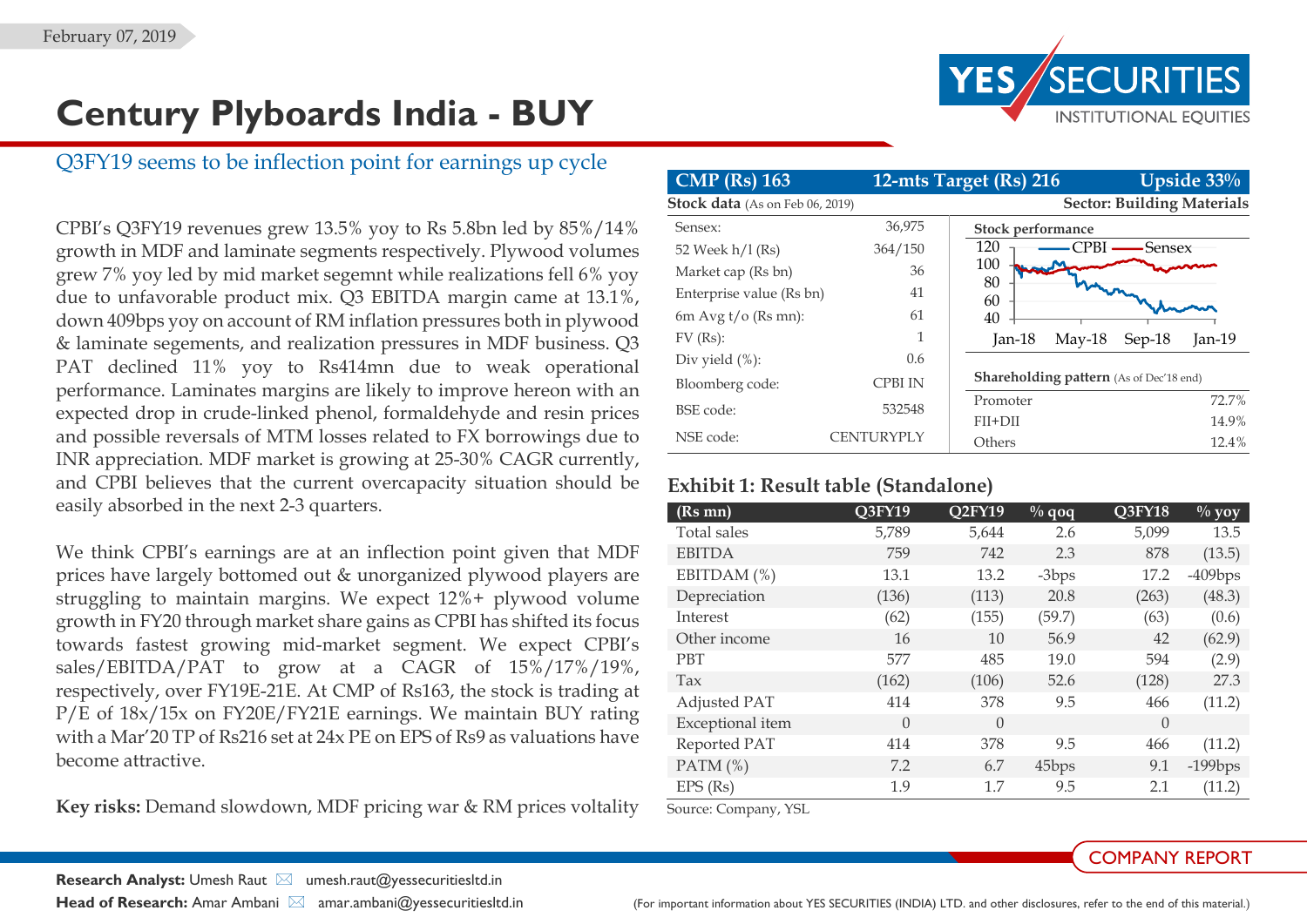## **Exhibit 2: Cost analysis**

| As a $\%$ of net sales | Q3FY19 | <b>O2FY19</b> | bps qoq | <b>O3FY18</b> | bps yoy |
|------------------------|--------|---------------|---------|---------------|---------|
| COGS                   | 53.3   | 52.2          | 116.4   | 51.1          | 220.9   |
| Employee cost          | 14.0   | 14.9          | (89.0)  | 14.2          | (18.2)  |
| Other expenses         | 19.6   | 19.8          | (24.1)  | 17.5          | 206.7   |
| Total costs            | 86.9   | 86.8          | 3.3     | 82.8          | 409.4   |

Source: Company, YSL

#### **Expect 12% plywood volume growth in FY20 as company shifts its focus towards fastest growing mid-market segment**

Plywood and allied products volumes remained flat yoy in Q3FY19 however sales dropped by 2% yoy due to realization pressures in all the segments. Gross margin came at 28.4%, down 90bps yoy on the account of higher core veneer prices (higher use of Okoume, PQ cedar) and adverse product mix. Commercial veneer trading volumes/sales fell 44%/48% with a shift in some face veneer sourcing to Okoume/PQ cedar (cheaper than Gurjan veneer, hence lower realizations). We expect contribution from this division to decline gradually. While real estate demand remains subdued from metros and tier-I cities, CPBI has been seeing traction in both its mid and premium plywood segments in tier II & III cities/towns. Though the government is taking some positive steps, market shift from unorganized to branded plywood would take more time than anticipated due to lax E-way Bill compliance. We expect CPBI to post core plywood volume/revenue CAGR of 12%/12% over FY19E-FY21E.

#### **Growth in laminates to continue; RM prices are cooling off now**

Laminate volumes/revenues grew by 10%/24% in Q3FY19, but EBITDA margin dropped 508bps yoy due to higher chemical & paper prices. We expect margins to improve gradually from Q4FY19 with the recent correction in crude prices, prices of phenol, formaldehyde and melamine (chemicals form ~40% of laminate production costs). CPBI has also taken a price hike of 3.5% from Nov'18 to counter higher RM prices though some roll back might be expected if chemical prices continue to correct. The Company management hopes to install the sixth laminate line with a capacity of 1.5mn sheets over the next few months and achieve full utilization by FY20. We expect laminate revenues to increase to Rs 5.7bn by FY21E with a 13% volume CAGR.

## **Seeing an evident demand supply gap in MDF, however management expects pricing power to return soon**

The MDF plant contributed Rs882mn to Q3FY19 revenues with ~78% capacity utilization. However, EBITDAM slid to  $~16\%$  as realization pressures kicked in (9% price decline in Q3) with competitive intensity amid excess capacity in North India. As of now MDF industry pricing is largely stable  $(\sim 0.5-1\%$  decline on average). This is in sharp contrast to earlier (including 1HFY19) price cuts of 3-5% in a single go. CPBI believes that prices will stabilize at these levels as it becomes increasingly uneconomical to run high capital-intensive businesses like MDF below the 15% EBITDA margin level. Company has launched WWR (water proof MDF), which garners higher realization (+30%) compared to standard MDF. Higher share of VAP products coupled with improving utilization level and stable pricing scenario should result in margin expansion hereon. Over the longer-run, MDF margins for the industry would stabilize in the 15-20% range. Q3 has begun on a positive note – MDF plant utilization is at  $\sim$ 90% (vs.  $\sim$  65% in H1FY19) and, at these levels of utilization, it has ~15% operating margins. CPBI aims to achieve 70-75% utilization for FY19. MDF market is growing at 25-30% CAGR currently, and CPBI believes that the current overcapacity situation should be easily absorbed in the next 3-4 quarters. We expect MDF revenues to grow from ~Rs3bn to ~Rs4.6bn over FY19-FY21E.

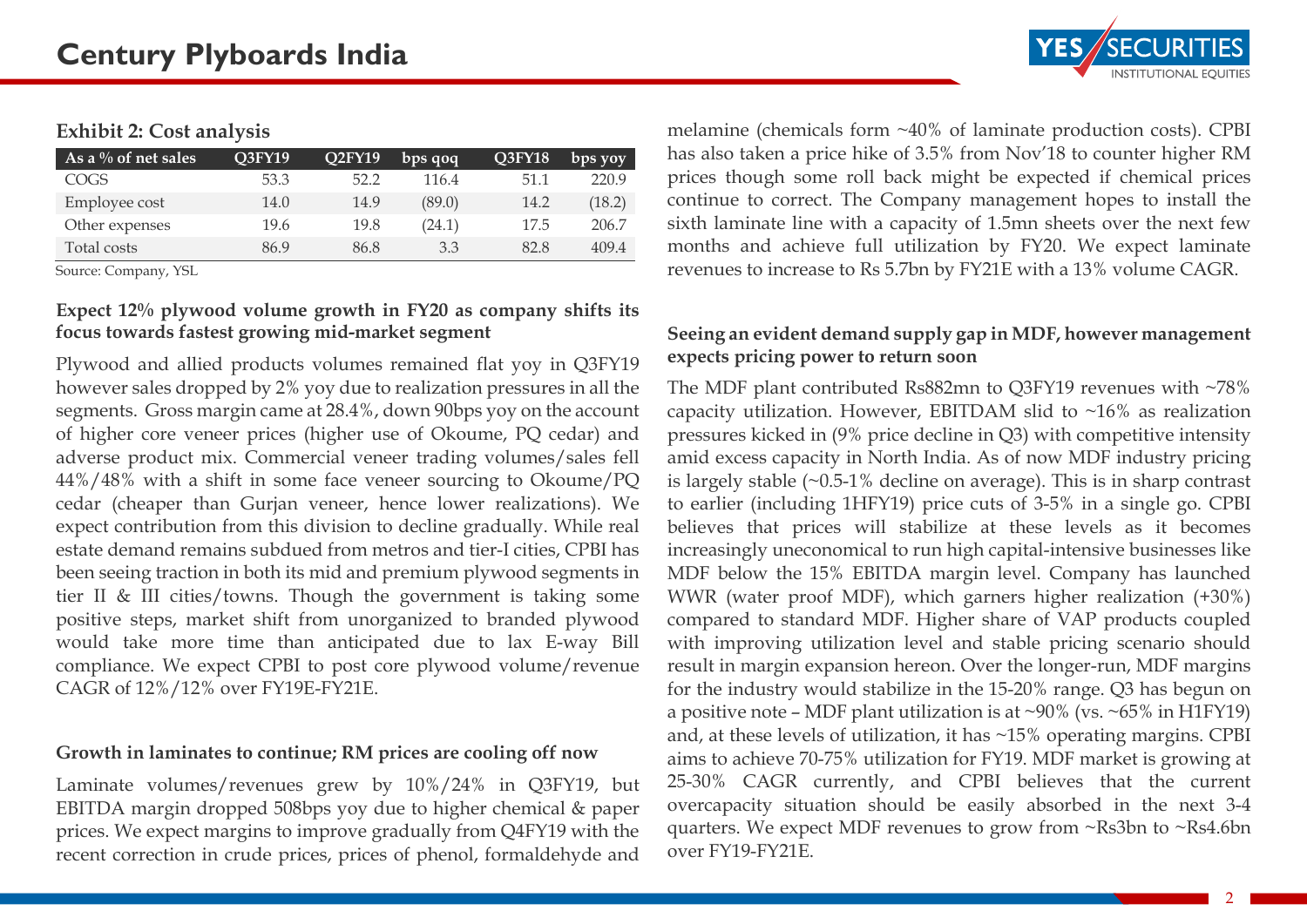

## **Exhibit 3: Segment wise quarterly break-up details**

| Particulars (in Rs mn)                  | $\overline{Q1FY17}$ | Q <sub>2</sub> FY <sub>17</sub> | Q3FY17           | Q4FY17           | Q1FY18           | Q2FY18       | Q3FY18                      | Q4FY18         | Q1FY19           | Q2FY19           | Q3FY19   |
|-----------------------------------------|---------------------|---------------------------------|------------------|------------------|------------------|--------------|-----------------------------|----------------|------------------|------------------|----------|
| Revenues                                |                     |                                 |                  |                  |                  |              |                             |                |                  |                  |          |
| Plywood and Allied Products             | 3,116               | 3,251                           | 3,013            | 3,743            | 3,427            | 3,059        | 3,227                       | 3,230          | 3,179            | 3,224            | 3,143    |
| Laminate and Allied Products            | 891                 | 979                             | 892              | 892              | 891              | 1,246        | 999                         | 1,194          | 915              | 1,106            | 1,138    |
| <b>CFS</b>                              | 235                 | 211                             | 202              | 202              | 239              | 249          | 276                         | 233            | 304              | 264              | 250      |
| <b>MDF</b>                              | 14                  | 12                              | $\overline{4}$   | 6                | 6                | $\mathbf 1$  | 476                         | 648            | 699              | 612              | 882      |
| Particle Board                          | $\theta$            | 20                              | 111              | 117              | 111              | 145          | 100                         | 109            | 182              | 286              | 265      |
| Others                                  | 148                 | 113                             | 80               | 91               | 94               | 110          | 75                          | 98             | 99               | 160              | 121      |
| <b>Total Segment Revenue</b>            | 4,403               | 4,586                           | 4,302            | 5,051            | 4,769            | 4,810        | 5,153                       | 5,511          | 5,378            | 5,652            | 5,799    |
| Less: Intersegment Revenue              | 7                   | 17                              | 31               | 33               | 35               | 66           | 53                          | 70             | 6                | 9                | 10       |
| <b>Net Sales/Income from Operations</b> | 4,397               | 4,569                           | 4,271            | 5,018            | 4,734            | 4,745        | 5,099                       | 5,441          | 5,372            | 5,644            | 5,789    |
|                                         |                     |                                 |                  |                  |                  |              |                             |                |                  |                  |          |
| <b>Gross Profit</b>                     |                     |                                 |                  |                  |                  |              |                             |                |                  |                  |          |
| Plywood and Allied Products             | 946                 | 1,064                           | 1,003            | 1,281            | 866              | 896          | 944                         | 1,020          | 982              | 1,077            | 894      |
| Laminate and Allied Products            | 291                 | 394                             | 304              | 290              | 277              | 418          | 303                         | 396            | 231              | 282              | 314      |
| <b>CFS</b>                              | 205                 | 187                             | 175              | 205              | 208              | 222          | 242                         | 205            | 265              | 221              | 212      |
| <b>MDF</b>                              | $\overline{2}$      | $\overline{2}$                  | 1                | $\mathbf{1}$     | $\mathbf{1}$     | $\theta$     | 209                         | 212            | 203              | 157              | 296      |
| Particle Board                          | $\theta$            | $\overline{4}$                  | 28               | 30               | 13               | 44           | 41                          | 28             | 69               | 80               | 87       |
| Others                                  | 19                  | 6                               | (2)              | 14               | 14               | 12           | 20                          | $\overline{2}$ | 13               | 18               | 22       |
| <b>Total</b>                            | 1,463               | 1,657                           | 1,509            | 1,820            | 1,378            | 1,591        | 1,758                       | 1,863          | 1,763            | 1,835            | 1,824    |
|                                         |                     |                                 |                  |                  |                  |              |                             |                |                  |                  |          |
| <b>EBITDA</b>                           |                     |                                 |                  |                  |                  |              |                             |                |                  |                  |          |
| Plywood and Allied Products             | 455                 | 507                             | 499              | 703              | 408              | 428          | 456                         | 520            | 549              | 500              | 380      |
| Laminate and Allied Products            | 132                 | 188                             | 143              | 124              | 107              | 230          | 148                         | 146            | 86               | 88               | 102      |
| <b>CFS</b>                              | 103                 | 83                              | 69               | 88               | 92               | 93           | 110                         | 87             | 121              | 89               | 72       |
| <b>MDF</b>                              | $\theta$            | $\theta$                        | $\boldsymbol{0}$ | $\boldsymbol{0}$ | $\boldsymbol{0}$ | $\theta$     | $\theta$                    | $\theta$       | $\boldsymbol{0}$ | $\boldsymbol{0}$ | $\theta$ |
| Particle Board                          | $\theta$            | 3                               | 21               | 23               | (2)              | 40           | 34                          | 21             | 49               | 54               | 55       |
| Others                                  | (3)                 | (23)                            | (27)             | (21)             | (21)             | $\mathbf{1}$ | $\ensuremath{\mathfrak{Z}}$ | (14)           | $\theta$         | 7                | 8        |
| <b>Total</b>                            | 688                 | 758                             | 705              | 917              | 585              | 791          | 752                         | 760            | 805              | 738              | 617      |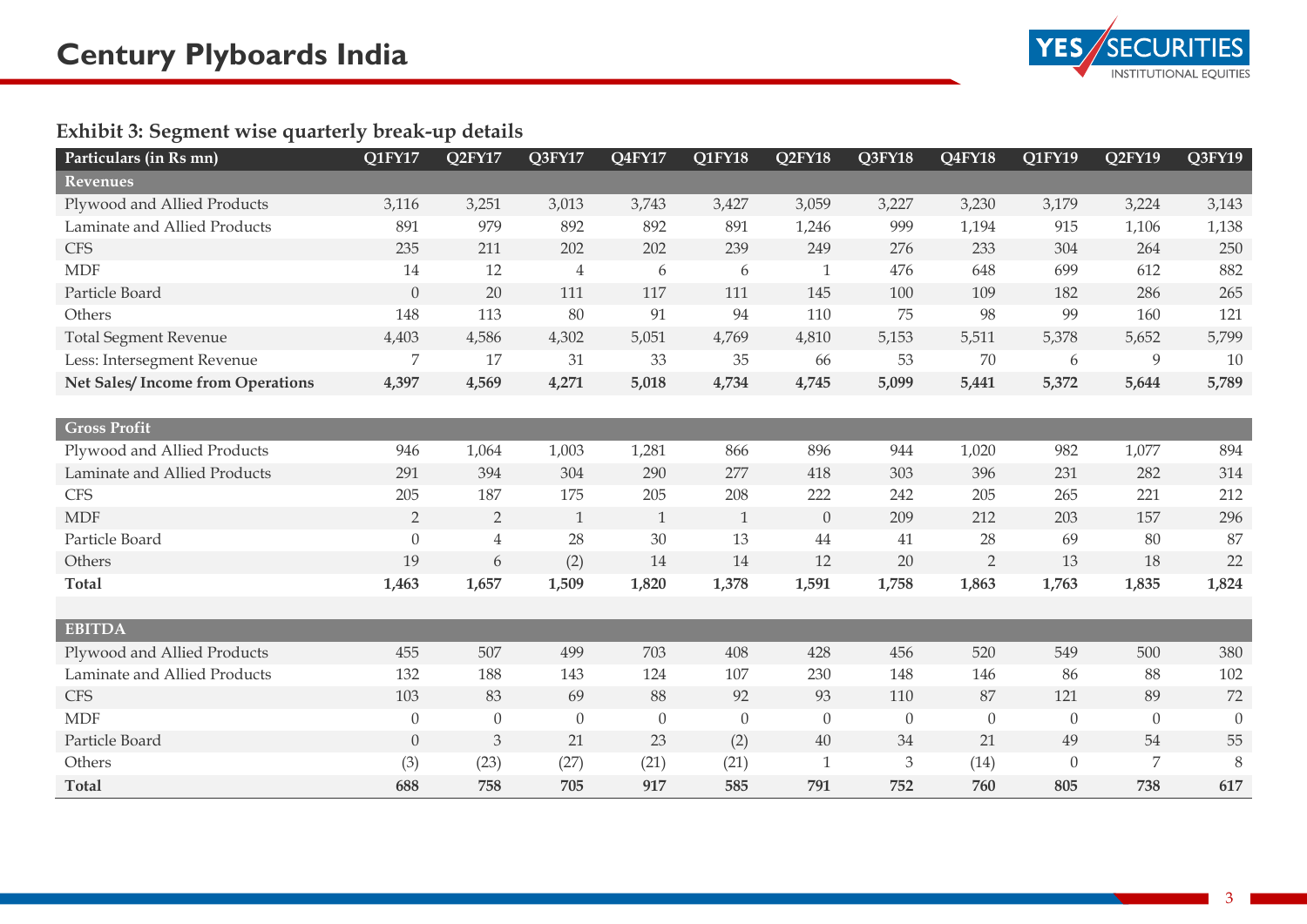

| Particulars (in Rs mn)                          | Q1FY17         | Q2FY17         | Q3FY17 | Q4FY17 | Q1FY18 | Q2FY18         | Q3FY18       | Q4FY18 | Q1FY19         | Q2FY19 | Q3FY19 |
|-------------------------------------------------|----------------|----------------|--------|--------|--------|----------------|--------------|--------|----------------|--------|--------|
| EBIT                                            |                |                |        |        |        |                |              |        |                |        |        |
| Plywood and Allied Products                     | 436            | 492            | 476    | 740    | 385    | 403            | 422          | 480    | 554            | 524    | 385    |
| Laminate and Allied Products                    | 115            | 171            | 123    | 110    | 92     | 210            | 122          | 107    | 78             | 75     | 89     |
| <b>CFS</b>                                      | 79             | 56             | 41     | 60     | 67     | 68             | 85           | 62     | 103            | 71     | 54     |
| <b>MDF</b>                                      | $\overline{2}$ | $\mathfrak{Z}$ | (0)    | (6)    | (2)    | $\theta$       | $\mathbf{1}$ | (24)   | 47             | (5)    | 95     |
| Particle Board                                  | $\theta$       | (12)           | (24)   | (33)   | (37)   | $\overline{2}$ | 8            | (5)    | 38             | 44     | 45     |
| Others                                          | (4)            | (24)           | (28)   | (21)   | (4)    | $\mathbf{1}$   | 3            | (14)   | $\overline{0}$ | 7      | 8      |
| <b>Total</b>                                    | 629            | 686            | 587    | 850    | 500    | 684            | 642          | 606    | 821            | 716    | 675    |
|                                                 |                |                |        |        |        |                |              |        |                |        |        |
| <b>Segment Assets - Segment Liabilities</b>     |                |                |        |        |        |                |              |        |                |        |        |
| Plywood and Allied Products                     | 5,232          | 5,539          | 5,352  | 5,397  | 5,427  | 5,715          | 5,399        | 4,427  | 4,286          | 4,642  | 5,164  |
| Laminate and Allied Products                    | 1,594          | 1,549          | 1,628  | 1,603  | 1,741  | 1,919          | 1,932        | 2,013  | 1,924          | 2,054  | 2,188  |
| Container Freight Station Service /<br>Logistic | 531            | 580            | 547    | 495    | 446    | 455            | 428          | 400    | 427            | 426    | 473    |
| <b>MDF</b>                                      | 587            | 1,502          | 2,110  | 2,645  | 3,258  | 3,570          | 3,307        | 3,635  | 3,671          | 3,631  | 3,528  |
| Particleboard                                   | 558            | 687            | 607    | 567    | 541    | 506            | 502          | 502    | 680            | 658    | 651    |
| Others                                          | 53             | 84             | 69     | 56     | 46     | 70             | 78           | 93     | 88             | 102    | 37     |
| <b>Total</b>                                    | 8,556          | 9,941          | 10,313 | 10,763 | 11,460 | 12,235         | 11,646       | 11,070 | 11,076         | 11,513 | 12,042 |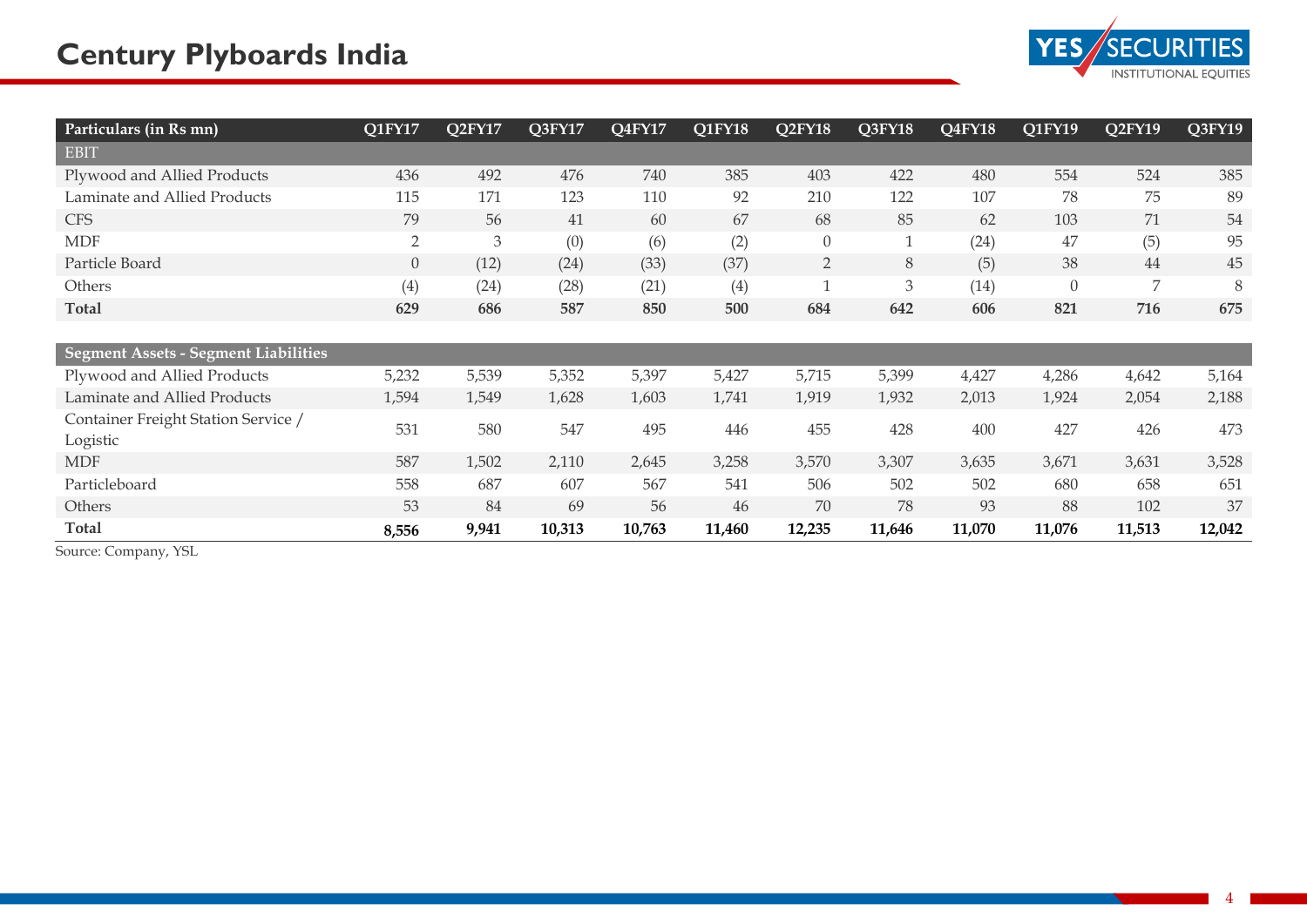

## **Exhibit 4: Plywood & allied products volume (in '000s cbm)**



Source: Company, YSL

## **Exhibit 5: Plywood & allied product value growth (Rs mn)**



Source: Company, YSL

### **Exhibit 6: Laminate products volume (in '000s cbm)**



Source: Company, YSL

## **Exhibit 7: Laminate products value (Rs mn)**



Source: Company, YSL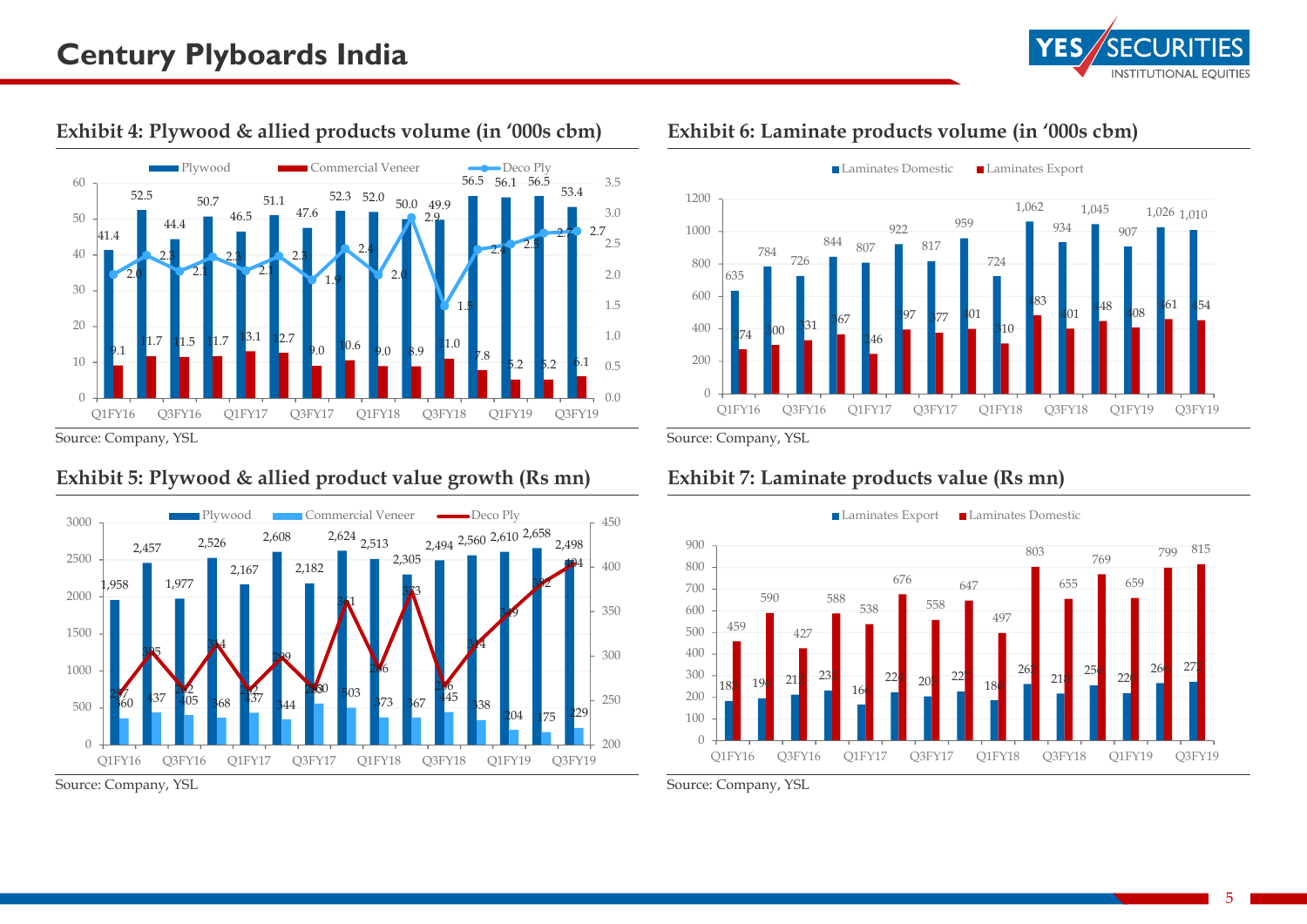



**Exhibit 8: CFS business performance trend** 

#### Source: Company, YSL

#### **Exhibit 9: Expect plywood sales CAGR of 12% over FY19E-21E**



Source: Company, YSL

## **Exhibit 10: Expect laminate sales CAGR of 15% over FY19E-21E**



Source: Company, YSL

## **Exhibit 11: Expect MDF sales CAGR of 22% over FY19E-21E**

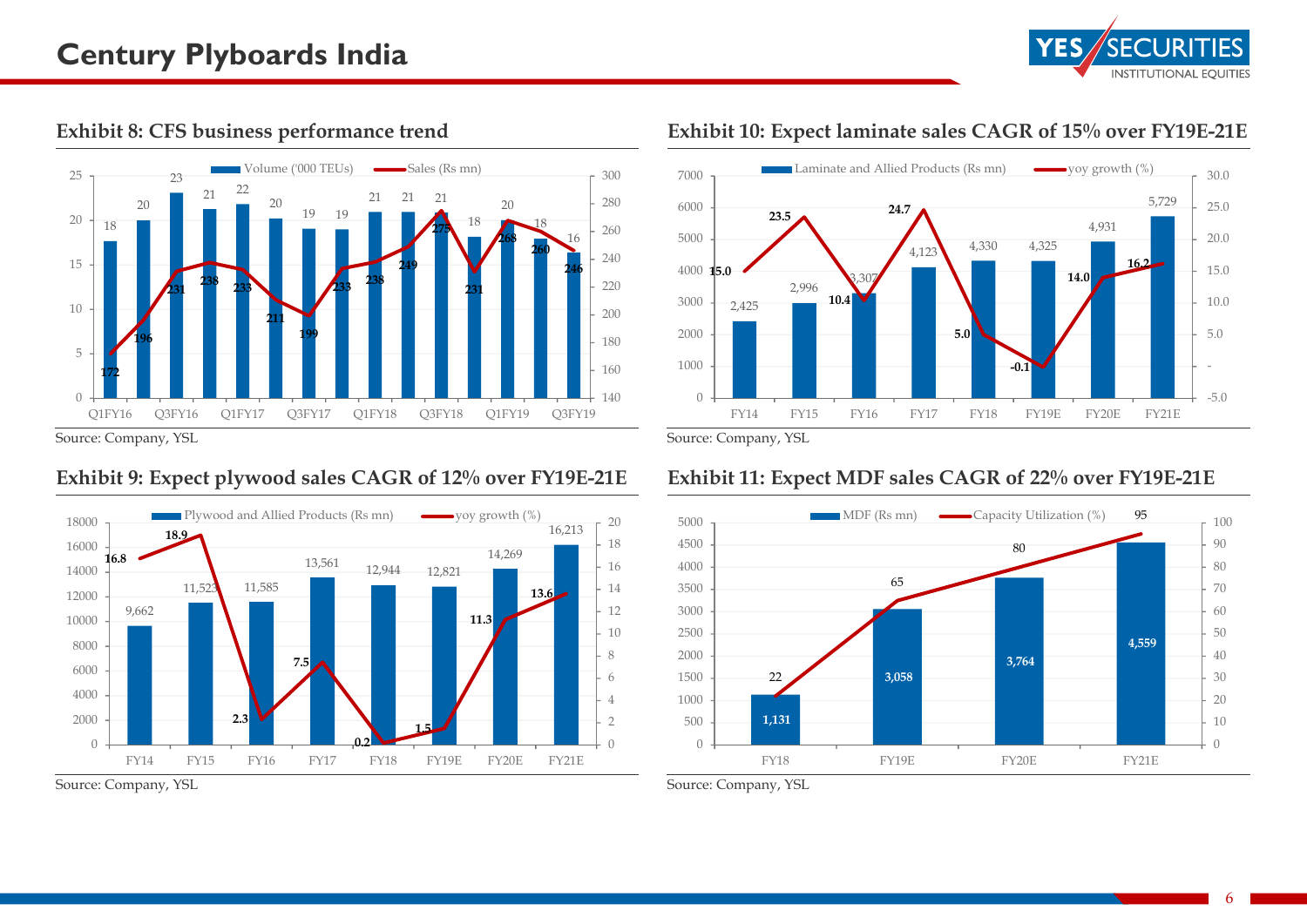

#### **Exhibit 12: Net sales CAGR of 15% over FY19E-21E**



Source: Company, YSL

## **Exhibit 13: Expect earnings CAGR of 19% over FY19E-21E**



Source: Company, YSL

## **Exhibit 14: Income statement (Consolidated)**

| $Y/e$ 31 Mar (Rs mn)        | <b>FY17</b> | <b>FY18</b>    | <b>FY19E</b> | <b>FY20E</b> | <b>FY21E</b> |
|-----------------------------|-------------|----------------|--------------|--------------|--------------|
| Total operating revenues    | 18,187      | 20,239         | 23,225       | 26,418       | 30,539       |
| Growth $(\%)$               | 10.8        | 11.3           | 14.8         | 13.7         | 15.6         |
| <b>EBITDA</b>               | 3,120       | 3,311          | 3,327        | 3,875        | 4,517        |
| EBITDA margin (%)           | 17.2        | 16.4           | 14.3         | 14.7         | 14.8         |
| Growth (%)                  | 7.8         | 6.1            | 0.5          | 16.5         | 16.5         |
| Depreciation & amortization | 593         | 907            | 487          | 577          | 647          |
| <b>EBIT</b>                 | 2,527       | 2,404          | 2,840        | 3,299        | 3,870        |
| EBIT margin (%)             | 13.9        | 11.9           | 12.2         | 12.5         | 12.7         |
| Interest                    | 302         | 358            | 552          | 630          | 590          |
| Other income                | 226         | 79             | 49           | 77           | 89           |
| Profit before tax           | 2,450       | 2,124          | 2,337        | 2,746        | 3,369        |
| Tax                         | 515         | 463            | 623          | 746          | 948          |
| Associate income            | $\theta$    | $\Omega$       | $\theta$     | $\Omega$     | $\Omega$     |
| Minority interest           | (30)        | (31)           | (0)          | (0)          | (0)          |
| Reported net profit         | 1,935       | 1,661          | 1,714        | 1,999        | 2,421        |
| Extraordinary items         | 24          | $\overline{4}$ | $\Omega$     | $\theta$     | $\Omega$     |
| Adjusted net profit         | 1,881       | 1,626          | 1,714        | 1,999        | 2,421        |
| Adjusted net margin (%)     | 10.3        | 8.0            | 7.4          | 7.6          | 7.9          |
| Diluted EPS (INR)           | 8.6         | 7.3            | 7.7          | 9.0          | 10.9         |
| Growth (%)                  | 12.8        | (14.4)         | 5.1          | 16.7         | 21.1         |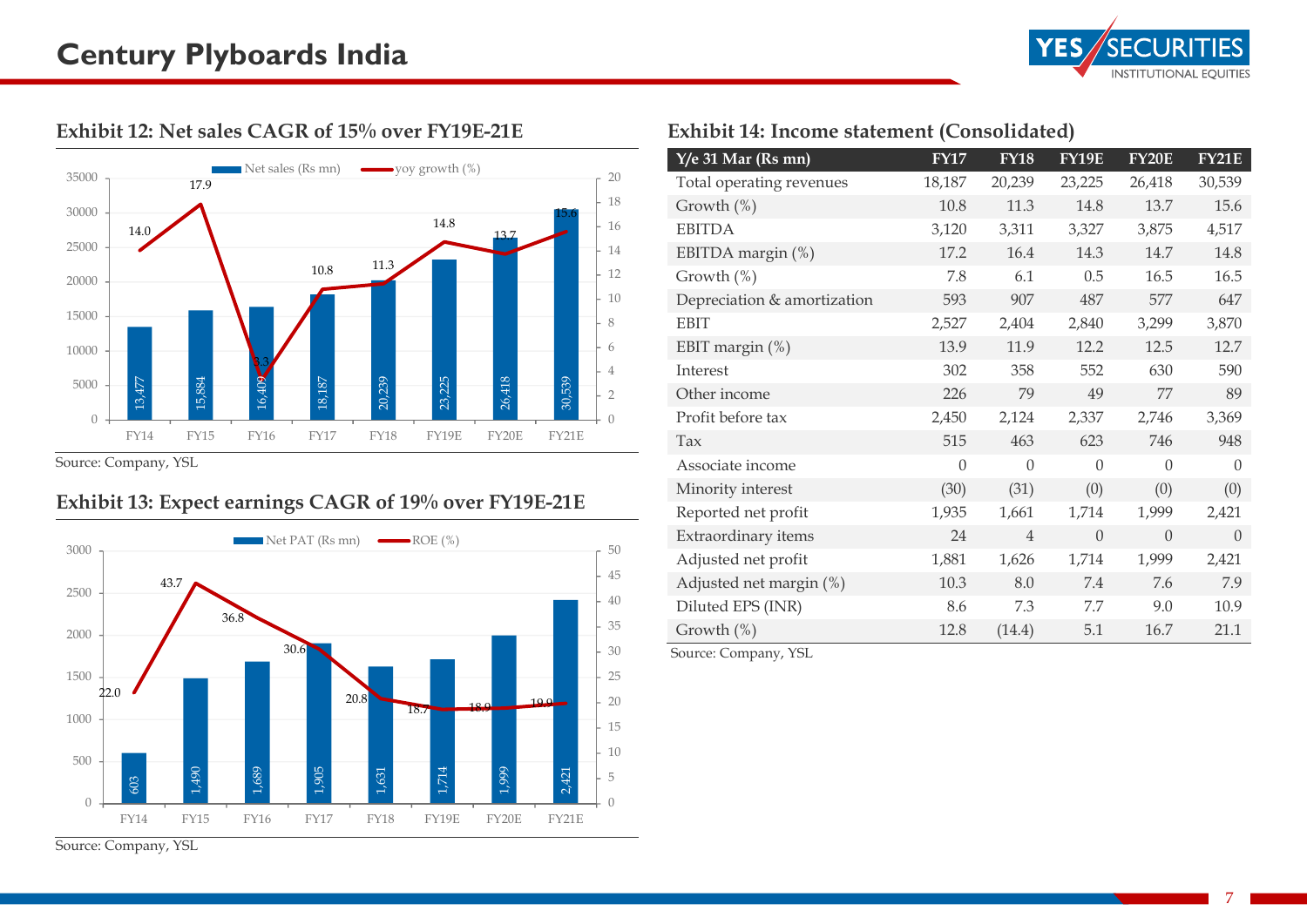

#### **Exhibit 15: Balance sheet (Consolidated)**

| $Y/e$ 31 Mar (Rs mn)              | <b>FY17</b> | <b>FY18</b> | <b>FY19E</b> | <b>FY20E</b> | <b>FY21E</b> |
|-----------------------------------|-------------|-------------|--------------|--------------|--------------|
| <b>SOURCE OF FUNDS</b>            |             |             |              |              |              |
| Share capital                     | 222         | 222         | 222          | 222          | 222          |
| Reserve & Surplus                 | 6,927       | 8,293       | 9,606        | 11,070       | 12,823       |
| Total shareholder's funds         | 7,149       | 8,515       | 9,828        | 11,292       | 13,045       |
| Minority Interest                 | 120         | 184         | 184          | 184          | 184          |
| Debt                              | 6,167       | 6,370       | 4,703        | 4,516        | 4,116        |
| Deferred tax liabilities/(assets) | 20          | 133         | 830          | 797          | 726          |
| TOTAL                             | 13,456      | 15,202      | 15,545       | 16,789       | 18,072       |
| <b>APPLICATION OF FUNDS</b>       |             |             |              |              |              |
| <b>Fixed assets</b>               | 6,339       | 10,612      | 11,462       | 12,412       | 13,362       |
| Less: Depn. and amort.            | 3,219       | 4,125       | 4,612        | 5,189        | 5,836        |
| Net block                         | 3,120       | 6,487       | 6,850        | 7,223        | 7,526        |
| Capital WIP                       | 2,988       | 1,264       | 850          | 500          | 300          |
| Long term investments             | $\Omega$    | $\Omega$    | $\Omega$     | $\Omega$     | $\Omega$     |
| Other long-term assets            | 1,038       | 1,046       | 910          | 1,260        | 1,460        |
| Inventories                       | 3,006       | 3,828       | 4,581        | 4,922        | 5,355        |
| Debtors                           | 3,422       | 3,572       | 4,136        | 4,560        | 5,187        |
| Cash & cash equivalents           | 672         | 211         | 366          | 539          | 789          |
| Loans & advances                  | 805         | 245         | 891          | 869          | 837          |
| Other current assets              | 797         | 601         | 52           | 134          | 81           |
| Total current liabilities         | 2,393       | 2,052       | 3,092        | 3,218        | 3,463        |
| Net current assets                | 6,310       | 6,406       | 6,935        | 7,806        | 8,786        |
| <b>TOTAL</b>                      | 13,456      | 15,202      | 15,545       | 16,789       | 18,072       |

## **Exhibit 16: Cash flow statement (Consolidated)**

| $Y/e$ 31 Mar (Rs mn)       | <b>FY17</b> | <b>FY18</b>    | <b>FY19E</b> | <b>FY20E</b>   | <b>FY21E</b> |
|----------------------------|-------------|----------------|--------------|----------------|--------------|
| PBT                        | 2,450       | 2,124          | 2,337        | 2,746          | 3,369        |
| Depreciation               | 593         | 907            | 487          | 577            | 647          |
| Others                     | (24)        | (4)            | $\theta$     | $\overline{0}$ | $\Omega$     |
| Tax Paid                   | (515)       | (463)          | (623)        | (746)          | (948)        |
| Changes in Working Capital | (577)       | (557)          | (374)        | (698)          | (730)        |
| Net Cash from Operations   | 1,927       | 2,007          | 1,826        | 1,878          | 2,338        |
| Capex                      | (3,099)     | (2,557)        | (300)        | (950)          | (950)        |
| Change in Investment       | $\theta$    | $\overline{0}$ | $\theta$     | $\theta$       | $\Omega$     |
| Others                     | $\Omega$    | $\overline{0}$ | $\theta$     | $\overline{0}$ | $\Omega$     |
| Net Cash from Investing    | (3,099)     | (2,557)        | (300)        | (950)          | (950)        |
| Change in debt             | 1,470       | 203            | (1,667)      | (187)          | (400)        |
| Change in Equity           | 247         | 8              | $\Omega$     | $\overline{0}$ | $\left($     |
| Others                     | (261)       | (121)          | 296          | (568)          | (739)        |
| Net Cash from Financing    | 1,456       | 89             | (1,371)      | (755)          | (1, 139)     |
| Net Change in Cash         | 283         | (461)          | 155          | 173            | 250          |
| <b>Ending Cash Balance</b> | 672         | 211            | 366          | 539            | 789          |
| Free cash flow (FCF)       | (934)       | (270)          | 1,931        | 1,387          | 1,812        |

Source: Company, YSL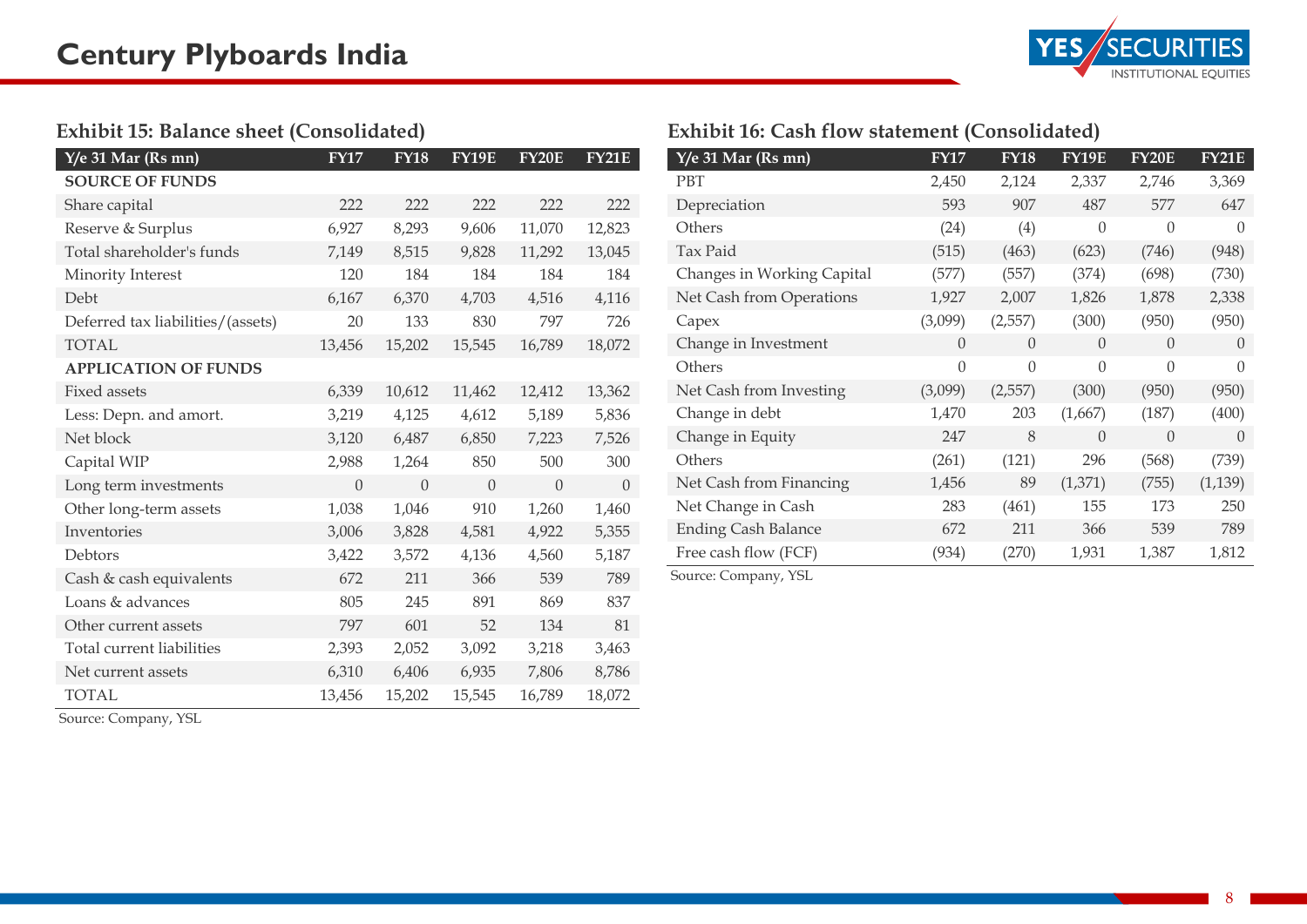## **Exhibit 17: Key financial ratios (Consolidated)**

| $Y/e$ 31 Mar $(\%)$            | <b>FY17</b> | <b>FY18</b> | <b>FY19E</b> | <b>FY20E</b> | <b>FY21E</b> |
|--------------------------------|-------------|-------------|--------------|--------------|--------------|
| PROFITABILITY RATIOS           |             |             |              |              |              |
| EBITDA Margin (%)              | 17.2        | 16.4        | 14.3         | 14.7         | 14.8         |
| Adjusted net margin (%)        | 10.5        | 8.1         | 7.4          | 7.6          | 7.9          |
| Return on invested capital (%) | 17.1        | 13.2        | 13.5         | 14.9         | 19.0         |
| Return on equity $(\%)$        | 30.6        | 20.8        | 18.7         | 18.9         | 19.9         |
| <b>EFFICIENCY RATIOS</b>       |             |             |              |              |              |
| <b>Asset Turnover</b>          | 3.0         | 2.6         | 3.0          | 3.4          | 3.4          |
| Debt to equity                 | 0.9         | 0.7         | 0.5          | 0.4          | 0.3          |
| Net debt to equity             | 0.8         | 0.7         | 0.4          | 0.4          | 0.3          |
| Interest coverage              | 8.4         | 6.7         | 5.1          | 5.2          | 6.6          |
| Debtor days                    | 68.7        | 64.4        | 65.0         | 63.0         | 62.0         |
| Inventory days                 | 60.3        | 69.0        | 72.0         | 68.0         | 64.0         |
| Payable days                   | 57.5        | 64.9        | 66.0         | 60.0         | 55.0         |
| PER SHARE DATA                 |             |             |              |              |              |
| Diluted EPS (INR)              | 8.6         | 7.3         | 7.7          | 9.0          | 10.9         |
| Book value per share (INR)     | 32.2        | 38.3        | 44.2         | 50.8         | 58.7         |
| DPS (INR)                      | 1.0         | 1.0         | 1.5          | 2.0          | 2.5          |
| <b>VALUATION RATIOS</b>        |             |             |              |              |              |
| P/E                            | 19.0        | 22.2        | 21.1         | 18.1         | 14.9         |
| P/BV                           | 5.1         | 4.2         | 3.7          | 3.2          | 2.8          |
| EV/EBITDA                      | 13.3        | 12.8        | 12.2         | 10.4         | 8.7          |
| Dividend Yield (%)             | 0.6         | 0.6         | 0.9          | 1.2          | 1.5          |

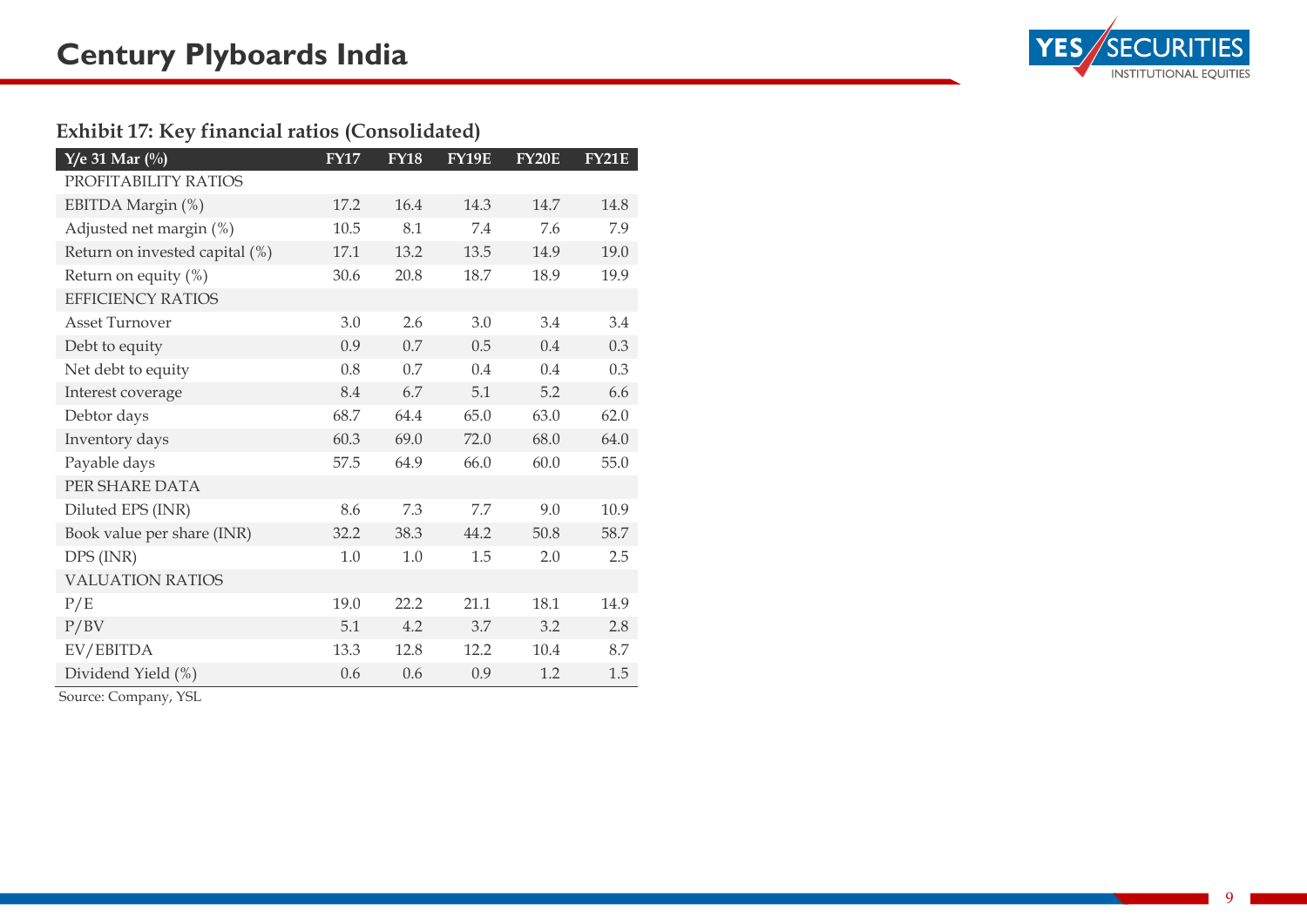

## RECOMMENDATION PARAMETERS FOR FUNDAMENTAL REPORTS

Analysts assign ratings to the stocks according to the expected upside/downside relative to the current market price and the estimated target price. Depending on the expected returns, the recommendations are categorized as mentioned below. The performance horizon is 12 to 18 months unless specified and the target price is defined as the analysts' valuation for a stock. No benchmark is applicable to the ratings mentioned in this report.

**BUY > 15% ADD 5% to 15% HOLD -15% to +5% SELL > - 15% NOT RATED UNDER REVIEW**

POSITIVE: Positive is rating given to stocks we like but yet to be formally included in our coverage universe.

**NEGATIVE:** Negative is rating given to stocks yet to be formally included in our coverage universe, but we find valuations expensive vis-a-vis fundamentals.

**NEUTRAL:** Neutral rating is given to stocks that are not under our formal coverage yet, but we find current valuation fairly representing fundamentals.

## ABOUT YES SECURITIES (INDIA) LIMITED

YES SECURITIES (INDIA) LIMITED (''YSL'') was incorporated on 14th March 2013 as a wholly owned subsidiary of YES BANK LIMITED. YSL does not have any other associates. YSL is a SEBI registered stock broker holding membership of NSE and BSE. YSL is also a SEBI registered Category I Merchant Banker, Investment Adviser and a Research Analyst. YSL offers, inter alia, trading/investment in equity and other financial products along with various value-added services. We hereby declare that there are no disciplinary actions taken against YSL by SEBI/Stock Exchanges.